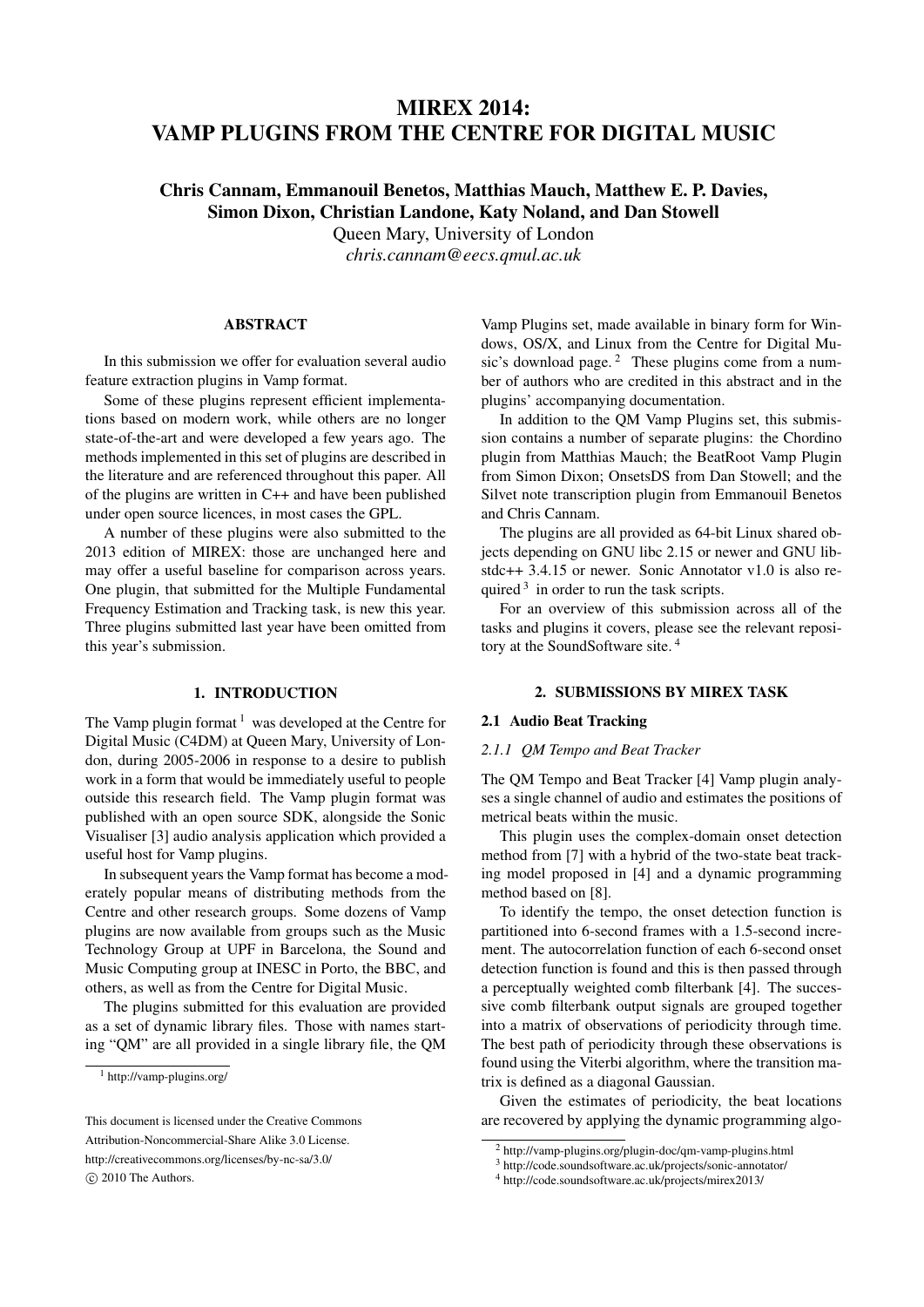rithm [8]. This process involves the calculation of a recursive cumulative score function and backtrace signal. The cumulative score indicates the likelihood of a beat existing at each sample of the onset detection function input, and the backtrace gives the location of the best previous beat given this point in time. Once the cumulative score and backtrace have been calculated for the whole input signal, the best path through beat locations is found by recursively sampling the backtrace signal from the end of the input signal back to the beginning.

The QM Tempo and Beat Tracker plugin was written by Matthew Davies and Christian Landone.

#### *2.1.2 BeatRoot*

The BeatRoot Vamp plugin<sup>5</sup> is an open source Vamp plugin library that implements the BeatRoot beat-tracking method of Simon Dixon [5]. The BeatRoot algorithm has been submitted to MIREX evaluation in earlier years [6]; this plugin consists of the most recent BeatRoot code release, converted from Java to C++ and modified for plugin format.

The BeatRoot plugin was written by Simon Dixon and Chris Cannam.

## 2.2 Audio Key Detection

#### *2.2.1 QM Key Detector*

The QM Key Detector Vamp plugin continuously estimates the key of the music by comparing the degree to which a block-by-block chromagram correlates to stored key profiles for each major and minor key.

This plugin uses the correlation method described in [10] and [9], but using different tone profiles. The key profiles used in this implementation are drawn from analysis of Book I of the Well Tempered Klavier by J S Bach, recorded at A=440 equal temperament, as described in [13].

The QM Key Detector plugin was written by Katy Noland and Christian Landone.

#### 2.3 Audio Chord Estimation

## *2.3.1 Chordino*

The Chordino plugin<sup>6</sup> was developed following Mauch's 2010 work on chord extraction, submitted to MIREX in that year [12]. While that submission used a C++ chroma implementation with a MATLAB dynamic Bayesian network as a chord extraction front-end [11], Chordino is an entirely C++ implementation that was developed specifically to be made freely available as an open-source plugin for general use.

The method for the Chordino plugin has two parts:

NNLS Chroma — NNLS Chroma analyses a single channel of audio using frame-wise spectral input from the Vamp host. The spectrum is transformed to a log-frequency spectrum (constant-Q) with three bins per semitone. On this representation, two processing steps are performed: tuning, after which each centre bin (i.e. bin 2, 5, 8, ) corresponds to a semitone, even if the tuning of the piece deviates from 440 Hz standard pitch; and running standardisation: subtraction of the running mean, division by the running standard deviation. This has a spectral whitening effect.

The processed log-frequency spectrum is then used as an input for NNLS approximate transcription using a dictionary of harmonic notes with geometrically decaying harmonics magnitudes. The output of the NNLS approximate transcription is semitone-spaced. To get the chroma, this semitone spectrum is multiplied (element-wise) with the desired profile (chroma or bass chroma) and then mapped to 12 bins.

Chord transcription — A fixed dictionary of chord profiles is used to calculate frame-wise chord similarities. A standard HMM/Viterbi approach is used to smooth these to provide a chord transcription.

Chordino was written by Matthias Mauch.

#### 2.4 Audio Onset Detection

# *2.4.1 QM Note Onset Detector*

The QM Note Onset Detector Vamp plugin estimates the onset times of notes within the music. It calculates an onset likelihood function for each spectral frame, and picks peaks in a smoothed version of this function.

Several onset detection functions are available in this plugin; this submission uses the complex-domain method described in [7].

The QM Note Onset Detector plugin was written by Chris Duxbury, Juan Pablo Bello and Christian Landone.

#### *2.4.2 OnsetsDS*

OnsetsDS<sup>7</sup> is an onset detector plugin wrapping Dan Stowell's OnsetsDS library<sup>8</sup>, described in [14].

OnsetsDS was designed to provide an FFT-based onset detection that works very efficiently in real-time, with a fast reaction time. It is not tailored for non-real-time use or for any particular type of signal.

The OnsetsDS plugin was written by Dan Stowell and Chris Cannam.

# 2.5 Multiple Fundamental Frequency Estimation and **Tracking**

#### *2.5.1 Silvet*

Silvet (for Shift-Invariant Latent Variable Transcription)<sup>9</sup> is a Vamp plugin for automatic music transcription, using a method based on that of [2]. It produces a note transcription as output, and so is here submitted only for the note tracking evaluation in this task, and not for framewise evaluation.

Silvet uses a probablistic latent-variable estimation method to decompose a Constant-Q time-frequency matrix into note activations using a set of spectral templates learned from

<sup>5</sup> http://code.soundsoftware.ac.uk/projects/beatroot-vamp/

<sup>6</sup> http://isophonics.net/nnls-chroma

<sup>7</sup> http://code.soundsoftware.ac.uk/projects/vamp-onsetsds-plugin/

<sup>8</sup> http://onsetsds.sourceforge.net/

<sup>9</sup> http://code.soundsoftware.ac.uk/projects/silvet/